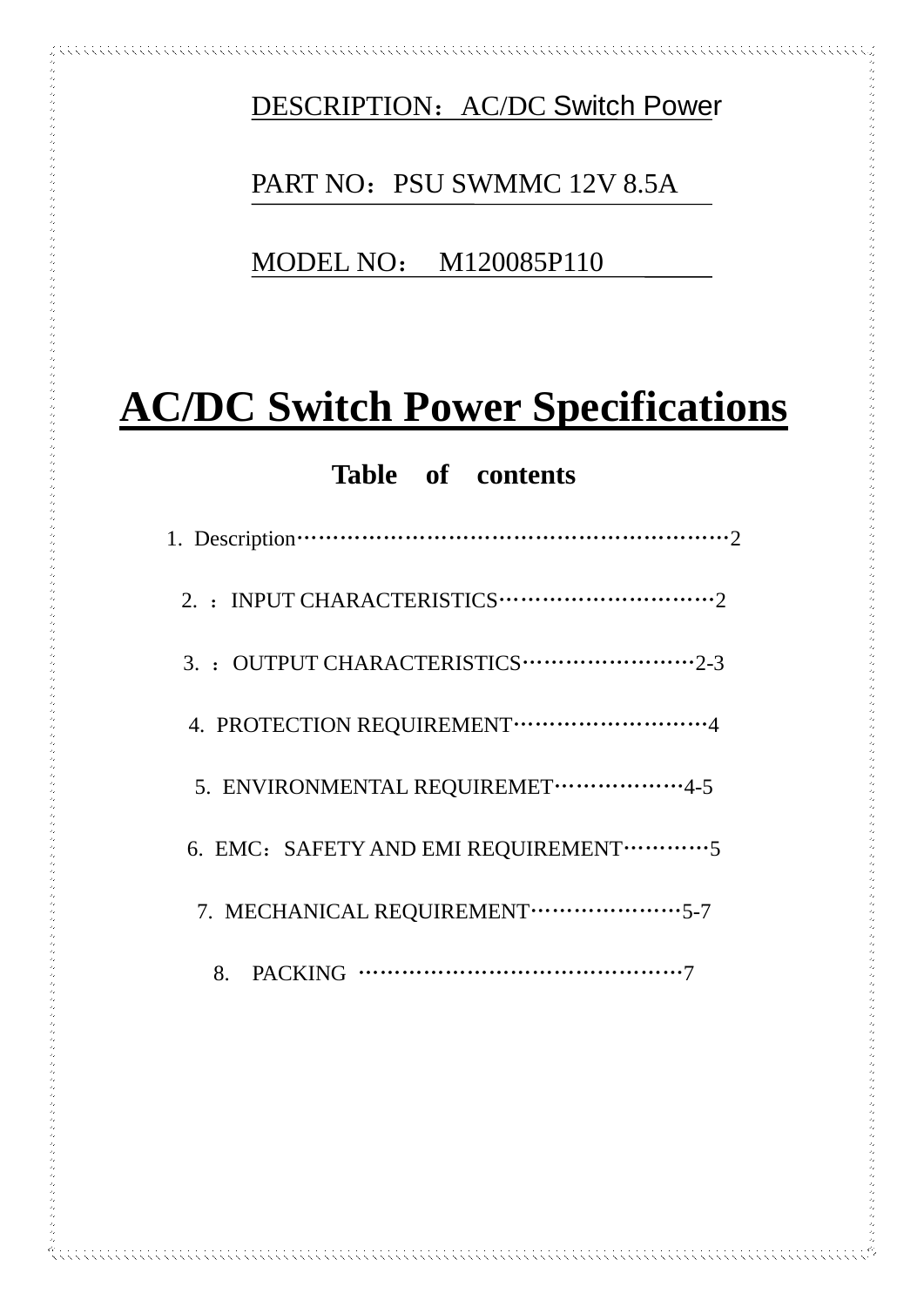#### **1**、(Description):

#### 12V 8.3A

The purpose of the document is to specify the functional requirements of a  $100W$  AC/DC Switch Power.

#### **2**、(**INPUT CHARACTERISTICS**):

2.1 (Input Voltage):

(Nominal Voltage): 85-130V/176-264Vac

#### 2.2 (Input Frequency):

(Nominal Frequency):  $\frac{47-63\text{Hz}}{47}$ 

#### 2.3(Input Current):

1.5A。

1.5Arms max At any input voltage and rated, DC output rated load.

#### 2.4(Inrush Current):

25℃, 240Vac 20A。

20Amps Max. Cold start at 240Vac input, with rated load and 25℃ambient.

2.5 AC (Ac Leakage Current):

240Vac 0.25mA。

0. 25mA Max At 240Vac input.

#### **3**、(**OUTPUT CHARACTERISTICS**):

3.1(Power Output);

| Voltage        | Min. Load | Max. Load | Peak | <b>Output Power</b> |
|----------------|-----------|-----------|------|---------------------|
| <b>DC12.0V</b> |           | 8.3A      | 9А   | 100W                |

3.2 (Combined Load/Line Regulation):

|             | Voltage Min. Voltage | Max. Voltage |       | Line Regulation Load Regulation |
|-------------|----------------------|--------------|-------|---------------------------------|
| $+12.0$ Vdc | 11 4V                | 12.6V        | $+5%$ | $+5%$                           |

## 3.3(Ripple And Noise):

## 20MHz 47uF 0.1uF

The ripple and noise are as follows when measure with Max. Bandwidth of 20MHz and

. . . . . . . . . . . . . . . . . . .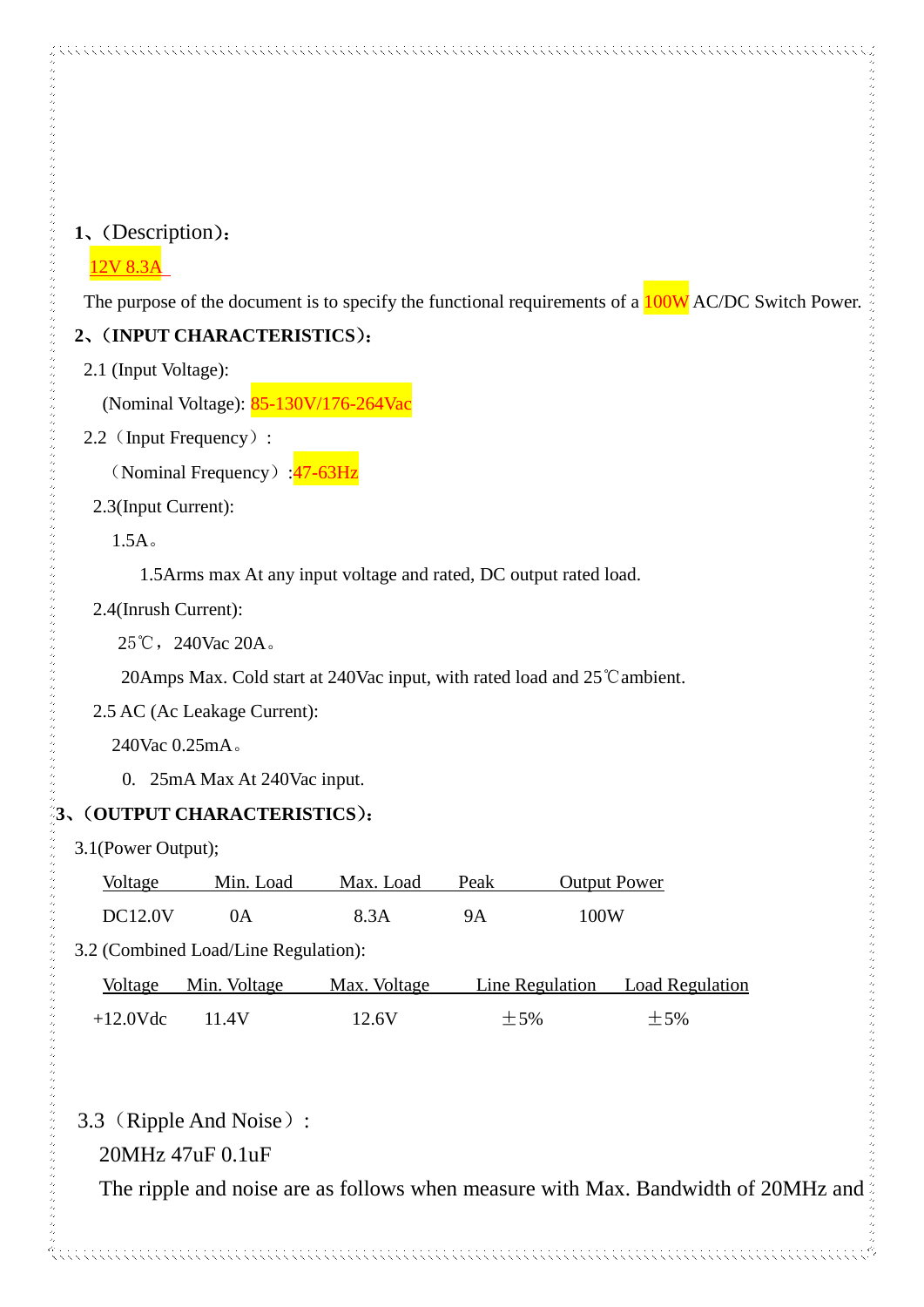Parallel 47uF/0.1uF,crossed connected at testing point.

Voltage Ripple And Noise(Max.)  $+12.0Vdc$  100mVp-p

3.4 (Turn On Delay Time):

115Vac 2S。

2 second Max. At 115Vac input and output Max. Load.

3.5(Rise Time):

115Vac 40mS。

40mS Max. At 115Vac input and output Max. Load.

3.6(Hold Up Time):

115V 5mS。

5mS Min. At 115Vac input and output Max. Load.

3.7(Efficiency):

100Vac,>80%。

>80%.At 100Vac input and output Max. Load.

 $240\text{Vac}, > 85\%$ .

>85%.At 240Vac input and output Max. Load.

3.8(Overshoot):

15%。

15%Max.When power supply at turn on or turn off.

## **4**、**(PROTECTION REQUIREMENT):**

4.1

Short Circuit Protection:

The power supply will be auto recovered when short circuit faults remove. 4.2(Over Voltage Protection)

The power supply will not be auto recovered when faults remove.

## **5**、**(ENVIRONMENTAL REQUIREMET):**

5.1(Operating Temperature):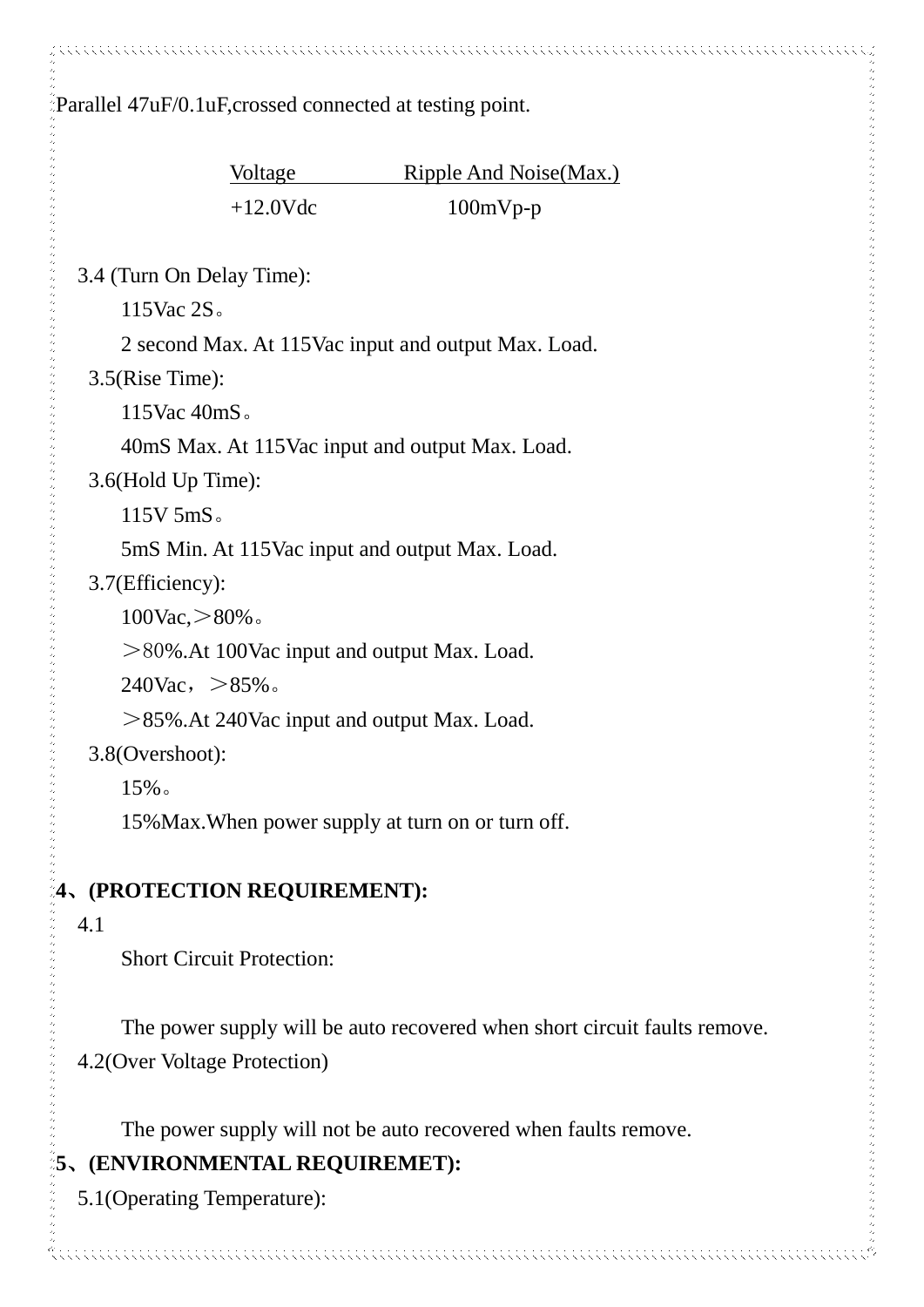```
 0℃~ -40℃,(Full load Normal operation)。
```
0℃to40℃,Full load Normal operation.

5.2(Storage Temperature):-20℃to75℃,带外壳(With package).

```
5.3(Relative Humidity):
```

```
5\% (0^{\circ}\text{C}) \sim 90\% (40^{\circ}\text{C})
```
 $5\% (0^{\circ}\text{C}) \sim 90\% (40^{\circ}\text{C})$ 

5.4(Vibration):

- 1、 Operating: IEC 721-3-3 3M3  $5 \sim 9$ Hz, A=1.5mm (9~200Hz, Acceleration 5m/s<sup>2</sup>)
- 2、(Transportation): IEC 721-3-2 2M2
	- 5-9Hz,  $A=3.5$ mm
	- $9 \sim$ 200Hz, Acceleration=5m/S<sup>2</sup>

 $200 \sim 500$ HZ, Acceleration= $15$ m/S<sup>2</sup>

3、(Axes,10 cycles per axis).

The product has to restore its original situation after power off/on.

5.5(Dropping)(Packed):

1 corner,3 edges, and 6 surfaces

76m Height:76cm

6、EMC(SAFETY AND EMC REQUIREMENT):

# **7**、**(MECHANICAL REQUIREMENT)**:

7.1(Enclosure):

: 160\*98\*42mm

The power supply size :  $160*98*42$ mm



:43.5\*34\*26CM

12V8.3A100W IP20 电源图片